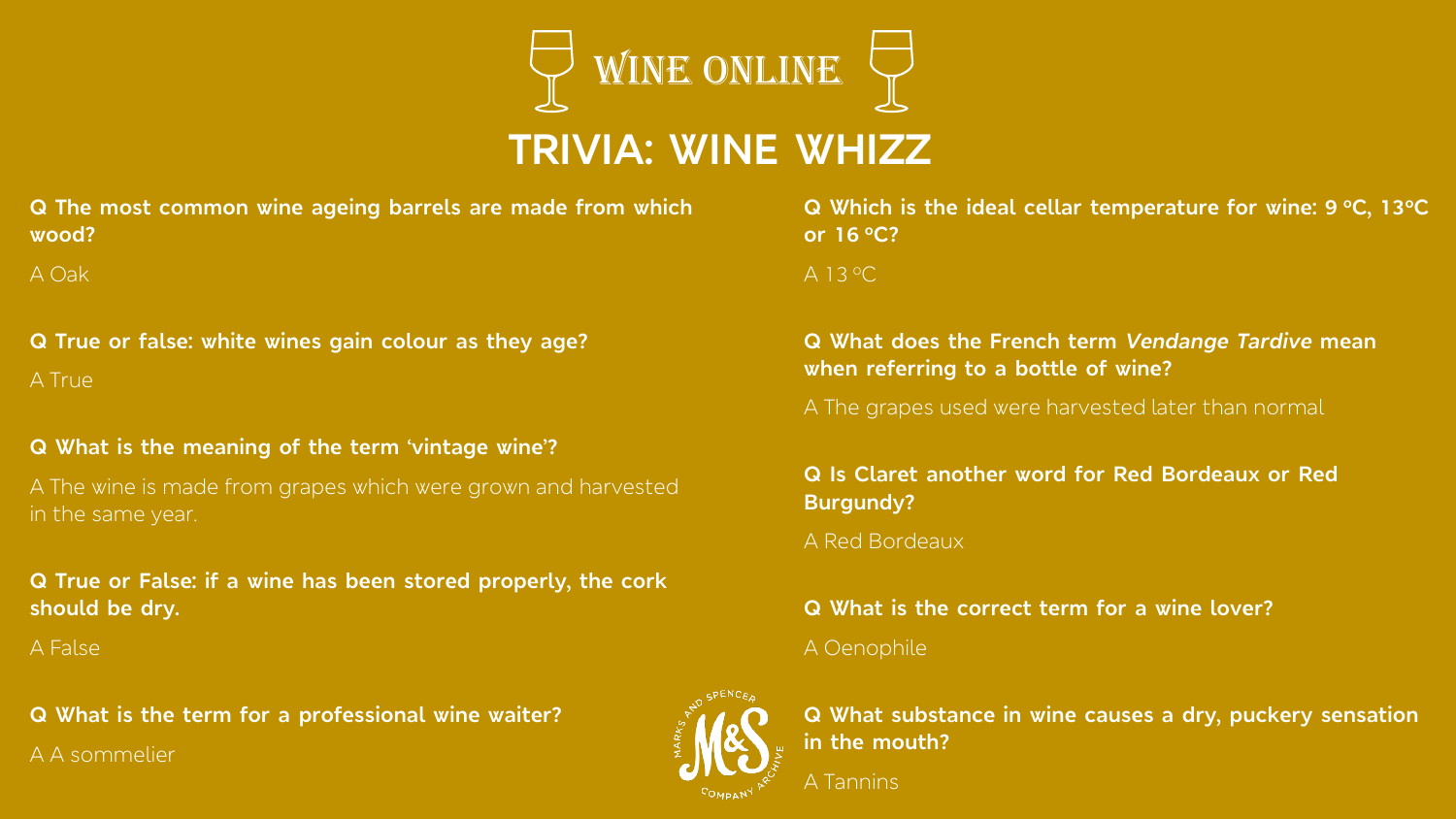

## **TRIVIA: GOING GLOBAL**

#### **Q Châteauneuf-du-Pape comes from which region?**

A The Rhône

#### **Q The pinotage grape used for making red wine is the signature variety of which country?**

A South Africa

**Q Gewürztraminer originates near the town of Tramin, located in which country?**

A Italy

**Q The Margaret River and Clare Valley wine regions are in which country?**

A Australia

**Q The Maipo Valley wine region is in which country?** A Chile

**Q Name Germany's best-known white grape variety, which is capable of making both dry wines and sweet dessert wines.**

A Riesling

### **Q Which white wine grape variety is most widely planted in California?**

A Chardonnay

#### **Q Which South American country is most famous for growing the Malbec grape variety?**

A Argentina

### **Q Gran Reserva is a labelling term mainly used for wines from which country?**

A Spain

A Tuscany



**Q Chianti wine comes from which region of Italy?**